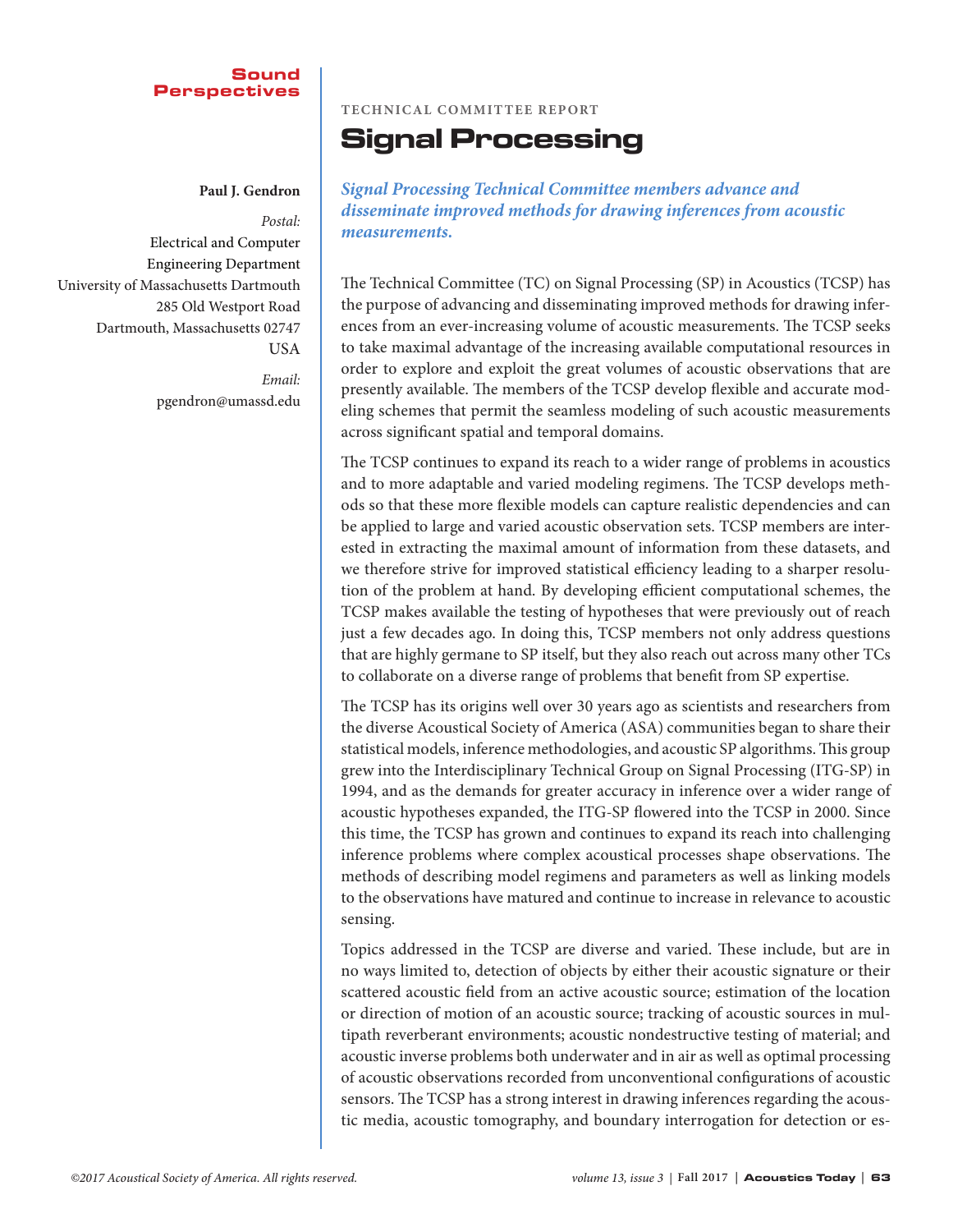timation. Although human voiced acoustic communication is not a central focus of the TCSP, acoustic transmission of modulated data through spatially complex and temporally dynamic media has been an enduring interest within the SP community.

More broadly, the TCSP provides methodologies of analysis for inference problems in an open environment where diverse disciplines can come together to sharpen their approaches and permit the cross-fertilization of methods. The TCSP is a place where the individual researcher can find an approach to analysis that best fits his/her observational assets and his/her inference needs. From the most fundamental epistemological questions regarding probabilistic reasoning to the seemingly mundane and yet essential ones regarding computational efficiency, the TCSP community is an open- and generous-minded group. For these reasons, there is a very strong appreciation of the multidisciplinary nature of acoustics within the TCSP, and this reverence holds the TCSP in close proximity to other TCs. We have members with strong ties to TCs in underwater acoustics, noise, acoustical oceanography, architectural acoustics, and animal bioacoustics as well as others with ties to the number of jointly sponsored special sessions reflecting this deep and enduring synergy. Within the TCSP, it is not uncommon to see lively and productive interactions on fundamental issues between architectural acousticians and underwater acousticians. The TCSP takes great satisfaction in the broad dissemination of methodologies that enhance and improve the accuracy of acoustic inferences across the diverse disciplines within acoustics. Because of this, it is a natural organic aim of the TCSP that our members enrich and enliven the various TCs with which they interact.

The TCSP is devoted to the development of a full range of statistical inference methods as necessary in acoustic inference. The SP community continues to be an environment where acoustic modeling issues are addressed from the perspective of model efficacy as supported by observations. This aspect of the TCSP takes many instances, from practical risk-minimizing parameter point estimation (Gendron, 2016; Michaloupolou and Pole, 2016) to full posterior inference (Dosso, 2002; Michaloupolou and Gerstoft, 2016) to the development of a framework for a fair comparison of disparate models from acoustic measurements (Dettmer et al., 2010; Xiang and Fackler, 2015).

#### Providing Practical Solutions

We continue to see the TCSP contribute solutions to important and useful problems in acoustics. For instance, the vital need for determining the location of the discharge of a firearm with a ballistic model-based method (Lo and Ferguson, 2015) directly addresses the problem of ranging small-arms fire to save lives. The approach operates with no more than a single acoustic sensor node collocated with the vital target and is accomplished without a priori knowledge of the muzzle speed and ballistic constant of the bullet. The method requires the extraction of the differential time of arrival and angle of arrival of the muzzle blast and ballistic shock wave at the sensor node.

Another practical example of the reach of the TCSP is the nondestructive testing of critical containers by acoustically exploring for cracks (Anderson et al., 2017). The method focuses high-frequency elastic energy to a point to probe for an anomalous fissure. The approach has been demonstrated to save time and resources in the necessary task of helping determine the strength and endurance of vital stainless steel canisters whose failure and breach could pose a significant risk to human life.

Recently, there has been much interest in the optimal use of extremely sparse acoustic arrays, with the methods employed being termed "compressive sensing" (CS). Acoustic CS is the processing of sparse configurations of acoustic sensors for the purpose of drawing inferences regarding some acoustically relevant feature. CS asserts that such underdetermined problems can be solved provided the feature is likewise sparse. An example is the estimation of an ocean acoustic sound-speed profile (SSP) from the inversion of acoustic fields measured on sparse arrays (Bianco and Gerstoft, 2016). CS has been demonstrated to estimate SSPs in a range-independent shallow ocean by inverting a nonlinear acoustic propagation model. The demerits of sparse configurations are of practical interest because sensor elements can and do fail and are not often able to be quickly replaced. CS methods have been compared with conventional beamforming using at-sea horizontal towed arrays for the discerning of an acoustic target bearing with comparisons in terms of a signal-to-interference ratio by Edelmann and Gaumond (2011). Sparse configurations of sensors can also take on purposeful and highly structured forms for reducing the computational burden of beamforming with coprime arrays (e.g., Adhikari et al., 2014; Xiang et al., 2015).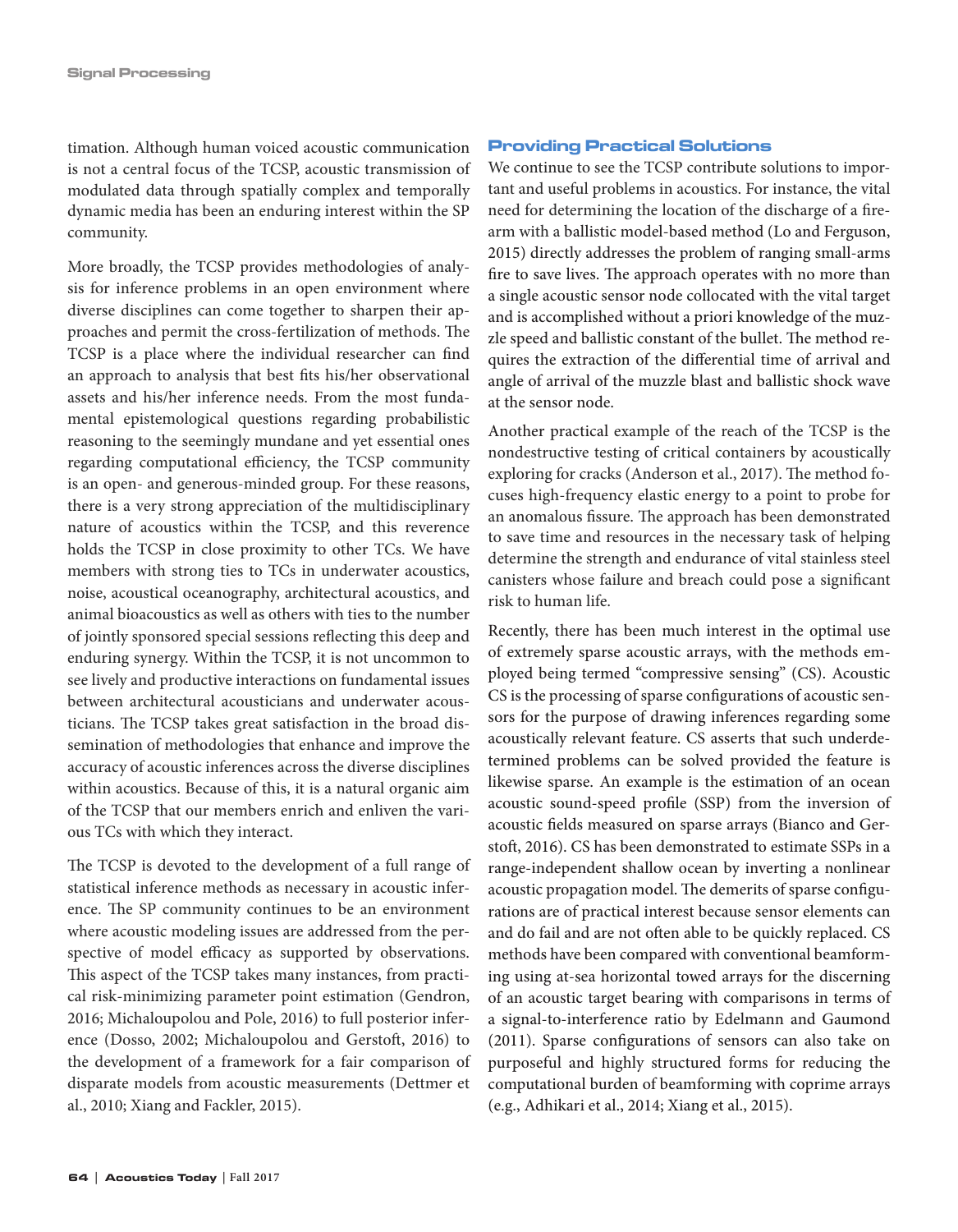The localization of an acoustic source in a reverberant ocean waveguide continues to be an area of active interest within the TCSP. Recent advances to this problem include the inclusion of realistic sparse constraints on the solution (e.g., Ferero and Baxley, 2014) in order to capture the relatively small number of acoustic sources that typically occupy an observed volume in an ocean waveguide. This example typifies many TCSP contributions because it illustrates the incorporation of accurate prior model information to a large acoustic dataset inference problem while judiciously exploiting computational resources.

Acoustic communication through complex and dynamic acoustic media continues to be an exciting area for the TCSP, with the shallow-water acoustic environment remaining an important focus of attention for our researchers. We continue to explore the ability of an acoustic receiver to estimate the space- and time-varying acoustic response as this can often be critical for optimal performance of a communication link. The essential properties of the shallow-water acoustic channel continue to be illuminated (Yang, 2012), and useful statistical models for capturing its dynamics coherently at the receiver are actively being pursued and developed for a range of applications from the very low signal-to-noise ratio and the low-throughput rate communication link (e.g. Gendron, 2016) to the very high frequency, short-range, highthroughput rate links (Song et al., 2009).

# An Environment for Peer-to-Peer Enrichment

The TCSP is also an environment within the ASA with a rich heritage in probabilistic modeling and inductive reasoning (Xiang and Fackler, 2015). For analysts who are excited about the foundational underpinnings of inductive reasoning that form the basis of modern statistical SP methods, the TCSP is a welcoming community where a free exchange of ideas takes place in an open and generous atmosphere. Experimental observations of acoustic phenomena are vital for our scientists and researchers both to better understand underlying theories in acoustics and to solve tangible and practical inference problems. We see observation as the foundation of our research and, just as important, essential to our peer scientific interaction. Because scientific progress comes about by consensus, the TCSP seeks to advance the language of this process and provide a common framework for scientists to reach a common understanding of the driving mechanisms of diverse acoustic phenomena.

### Conclusion

It is a genuinely exciting time for us within the TCSP where we see interaction and exchanges of ideas blossoming into more accurate methods for ever more challenging models and increasingly large datasets. As we look forward, we are inspired and motivated by our recent past and the standards of our ASA Silver Medalists Edmund Sullivan, Ted Birdsall, and Brian Ferguson. Their breadth of contribution and generosity of spirit to SP in acoustics gives us confidence that this same spirit of enrichment will continue. The wide scope of problems that are presently being addressed provides both challenge and motivation. We are excited to advance methods and models that take advantage of improved computational resources in the hopes that the large acoustic datasets will be more completely heard and produce more accurate results. Ultimately, the goal of the TCSP is for these developments to provide a more exact understanding of acoustic phenomena, leading to the betterment and enrichment of human life and well-being. In so doing, we hope to advance and provide an indispensable service to civil society. We hope you will join us.

#### **Biosketch**



**Paul Gendron** received his BS from the University of Massachusetts Amherst, MS from Virginia Tech, and PhD from the Worcester Polytechnic Institute, all in electrical engineering. He served as a staff scientist at the Naval Research Laboratory and the Space and Naval

Warfare Center Pacific and was an Office of Naval Research (ONR) visiting scientist to the Defence Research and Development Canada (DRDC)-Atlantic Research Centre in 2007. He is presently with the University of Massachusetts Dartmouth. His interests include statistical signal processing for underwater surveillance and communications.

#### References

Adhikari, K., Buck, J. R., and Wage, K. E. (2014). Extending coprime sensor arrays to achieve the peak side lobe height of a full uniform linear array. *EURASAIP Journal on Advances in Signal Processing* 2014, 148. doi:10.1186/1687-6180-2014-148.

Anderson, B. E. Pieczonka, L., Remillieux, M. C., Ulrich, T. J., and Le Bas, P.-Y. (2017). Stress corrosion crack depth investigation using the time reversed elastic nonlinearity diagnostic. *The Journal of the Acoustical Society of America* 141, EL76-EL81.